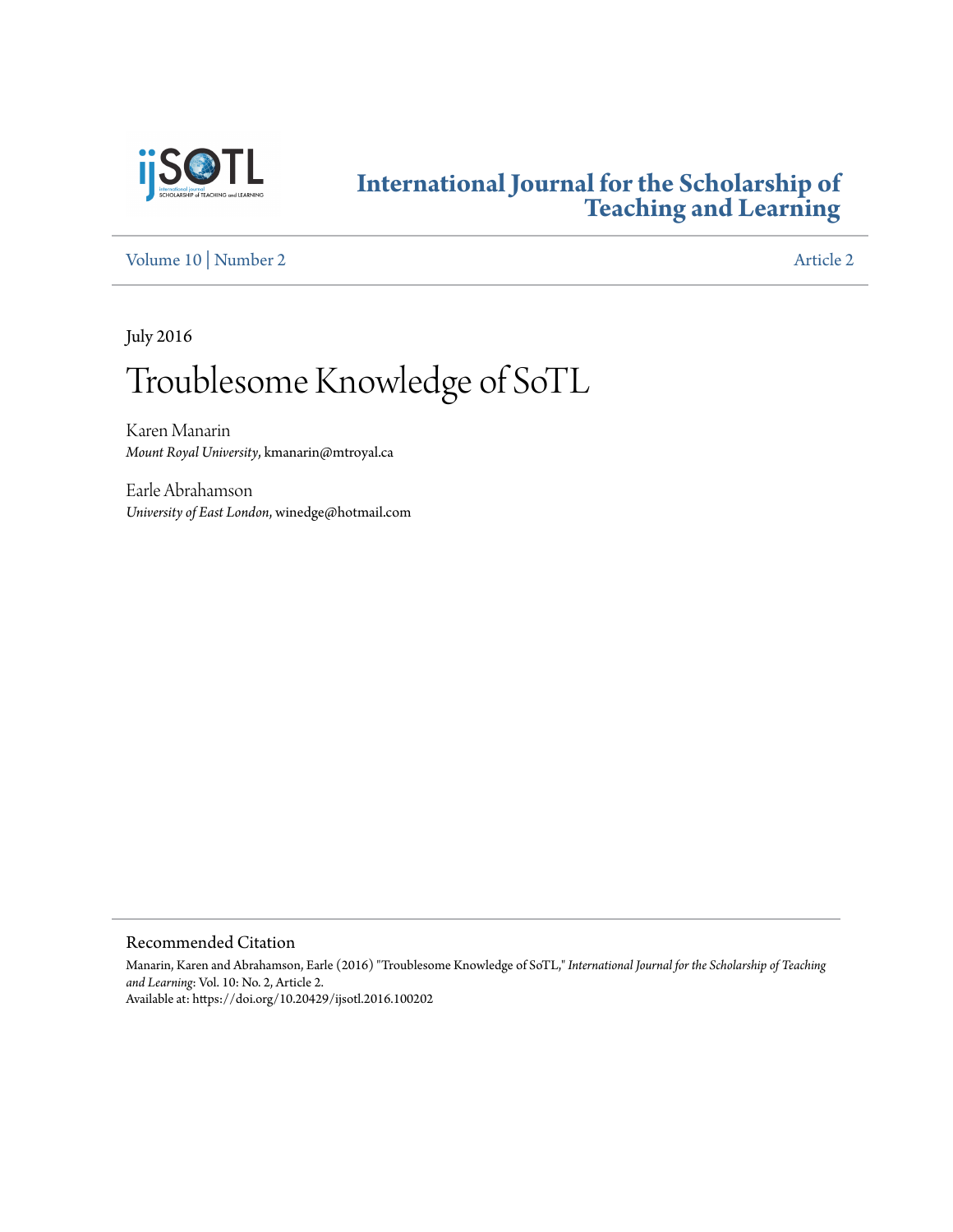## Troublesome Knowledge of SoTL

#### **Abstract**

This study explores the Scholarship of Teaching and Learning (SoTL) as a form of troublesome knowledge (Perkins 1999) that continues to trouble its practitioners. Forty-eight higher education professionals from six countries described their understanding of SoTL in an online survey; ten individuals participated in follow-up interviews to consider how SoTL experiences shape, support, or hinder academic identity and knowing. We categorize our findings according to the dynamic factors—personal, relational, and contextual—identified by Lieff et al (2012); we argue that SoTL serves to illuminate and expose tensions created by competing values and that these values can lead to, or create, a troublesome space wherein promoting SoTL can be enabling and disabling.

#### **Keywords**

higher education, academic identity, troublesome knowledge, scholarship of teaching and learning

#### **Creative Commons License**

**[Creative](https://creativecommons.org/licenses/by-nc-nd/4.0/)** 

 $\widehat{\text{TRFWOR}}$ is licensed under a [Creative Commons Attribution-Noncommercial-No Derivative Works 4.0](https://creativecommons.org/licenses/by-nc-nd/4.0/) Atternution-Noncommercial-

No Derivative **Works** 4.0

License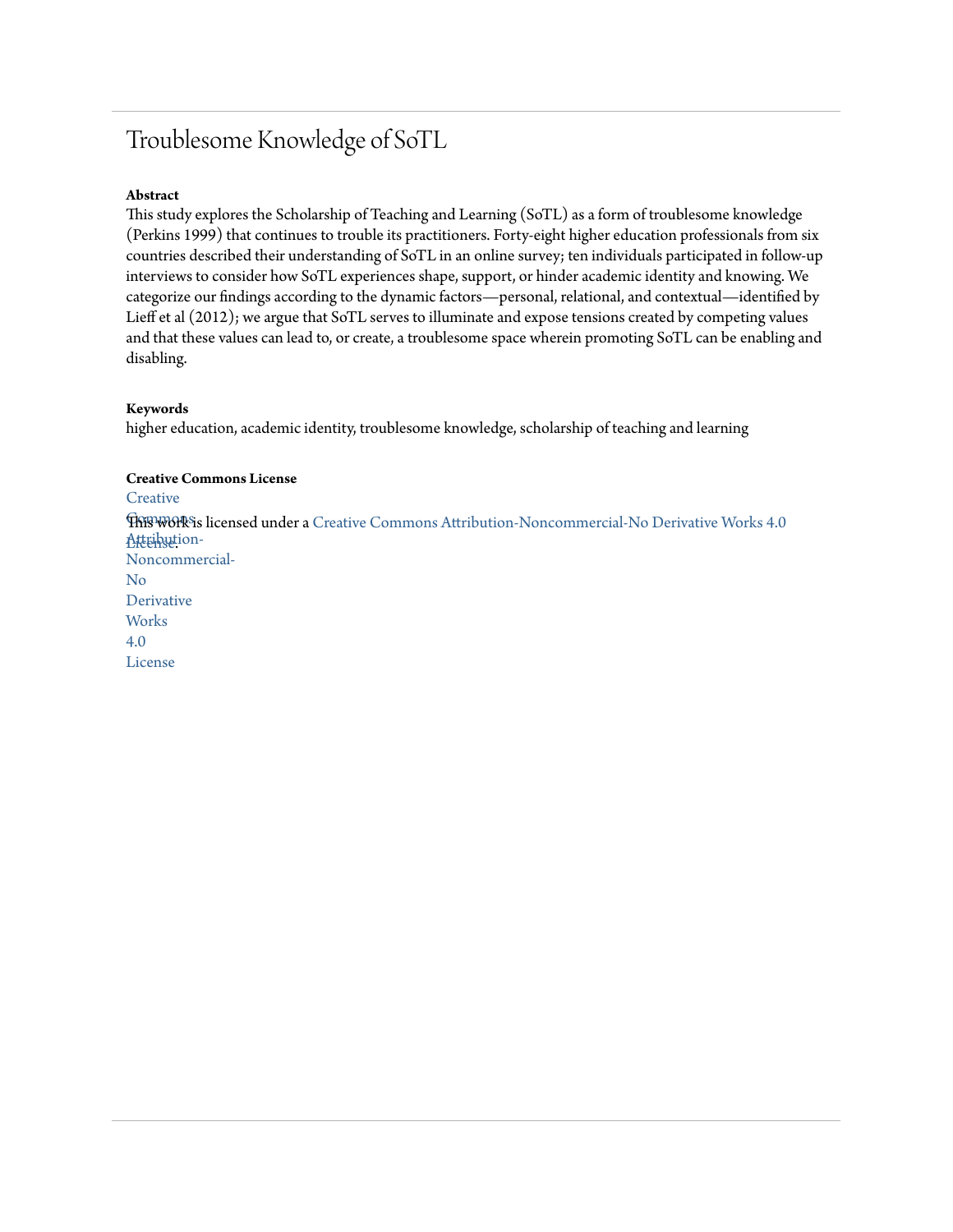#### **Troublesome Knowledge of SoTL**

Karen Manarin' and Earle Abrahamson $^2$ 

<sup>1</sup>Department of English, Languages, and Cultures, Mount Royal University, Calgary, AB, CA

*Department of English, Languages, and Cultures, Mount Royal University, Calgary, AB, CA 2School of Health, Sport, and Bioscience, University of East London, London, UK* 

(Received 8 October 2015; accepted 16 March 2016)

This study explores the Scholarship of Teaching and Learning (SoTL) as a form of troublesome knowledge (Perkins 1999) that continues to trouble its practitioners. Forty-eight higher education professionals from six countries described their understanding of SoTL in an online survey; ten individuals participated in follow-up interviews to consider how SoTL experiences shape, support, or hinder academic identity and knowing. We categorize our findings according to the dynamic factors—personal, relational, and contextual—identified by Lieff et al (2012); we argue that SoTL serves to illuminate and expose tensions created by competing values and that these values can lead to, or create, a troublesome space wherein promoting SoTL can be enabling and disabling.

#### **INTRODUCTION**

While the scholarship of teaching and learning (SoTL) is an emerging field of inquiry in higher education and has received increased attention in the literature, there is much debate around the definition of SoTL and how topics in SoTL need to be investigated and evidenced (Shulman 1999; Prosser and Trigwell 1999; Hutchings 2000; Kreber 2002; McKinney 2007; Felten 2013). Research into SoTL has revealed that the questions we ask, or fail to ask, as researchers influence the shape and form of SoTL output (Gurung, Chick and Haynie 2008; Kreber 2013). McKinney (2015) recently suggested that the field itself has become stalled in these definitional debates. Felten (2013) has argued that despite, or indeed because of, the multiple definitions of SoTL, several principles need to underpin SoTL inquiry: it is 1) inquiry into student learning, (2) grounded in context, (3) methodologically sound, (4) conducted in partnership with students, and (5) appropriately public. Fanghanel (2013) attempted to shift the terms of the debate by arguing that the definition of SoTL is less important than what it can do and what it has become. That is, SoTL has the potential to become a vehicle for transition, inquiry, and growth, working between disciplines and sharing a common practice.

Higher education professionals who self-identify as producing or consuming SoTL literature, however, continue to identify tension within this practice. Indeed, even the obsession with definitions indicates that many individuals interested in the field find SoTL troublesome, though the particular nature of the trouble likely varies depending on factors like disciplinary, institutional and national contexts. SoTL is often framed as a North American phenomenon although gatherings like EuroSoTL are bridging some of these boundaries, enabling practitioners to further discuss barriers and opportunities for continuing scholarly activity within a SoTL framework (Abrahamson 2015). Still, the term SoTL itself may be alien and so may present individuals with troublesome understandings about their own practice. Arguing for a pragmatic approach to constructivism, Perkins (1999) identified variations of troublesome knowledge. Perkins (2012) later suggested that some epistemes may be troublesome.

In this paper we probe the troublesome nature of SoTL more deeply by exploring different domains of academic identity, through reflection and reflective practice in order to assess how these constructs interact and/or interfere with each other. This more nuanced description of how SoTL troubles its practitioners may help individuals cope with the anxiety and doubt that accompany epistemic shifts. After all, as Schön (2001) notes, naming and framing

are crucial parts of critical reflection and reflective practices. Reflection enables practitioners to consider the components of their beliefs and work towards different understandings within their academic roles and identities. However, as Moon (1999) illustrated, reflection is remarkably complex given variations in definition, experience, purpose, and context. This paper explores higher education professionals' reflections upon SoTL, hoping to contribute to a dialogue around the value, and valuing, of SoTL. We argue that while study participants valued SoTL cognitively and affectively, they also identified competing values both in terms of disciplinary practices and institutional demands.

In this examination we build on work around SoTL and threshold concepts developed with Simmons et al (2013). From a social identity theory perspective (Tajfel 2010), Simmons et al. (2013) examined how SoTL affects the formation of academic identities through the creation of a reflective liminal space. Meyer and Land (2005) described such a space as liquid, "simultaneously transforming and being transformed by the learner as he or she moves through it" (p. 380). Transformation is one defining feature of a threshold concept as "threshold concepts lead not only to transformed thought but to a transfiguration of identity and adoption of an extended discourse" (Meyer and Land, 2005, 375). Threshold concepts are often described as a step into a new way of knowing where the troublesomeness dissolves. The faculty member is positioned as disciplinary expert looking back at or, perhaps more accurately, retrospectively imagining a state before knowledge from the other side (MacLean 2009). However, Simmons et al. (2013) did not identify a specific concept that marked a transition to SoTL practitioner. Rather, SoTL was seen as troublesome knowledge that continues to trouble practitioners.

This paper explores the troublesome nature of SoTL further. Motivated by an interest in how academics choose to portray their identity, we draw on data from an on-line survey and semi-structured interviews to consider how SoTL experiences shape, support, or hinder academic identity and knowing. How do self-identified SoTL practitioners describe SoTL and academic identity? How do these descriptions differ from the established literature and research on SoTL? We categorize our findings according to the dynamic factors—personal, relational, and contextual—identified by Lieff et al (2012); we argue that SoTL serves to illuminate and expose tensions created by competing values and that these values can lead to, or create, a troublesome space wherein promoting SoTL can be both enabling and disabling.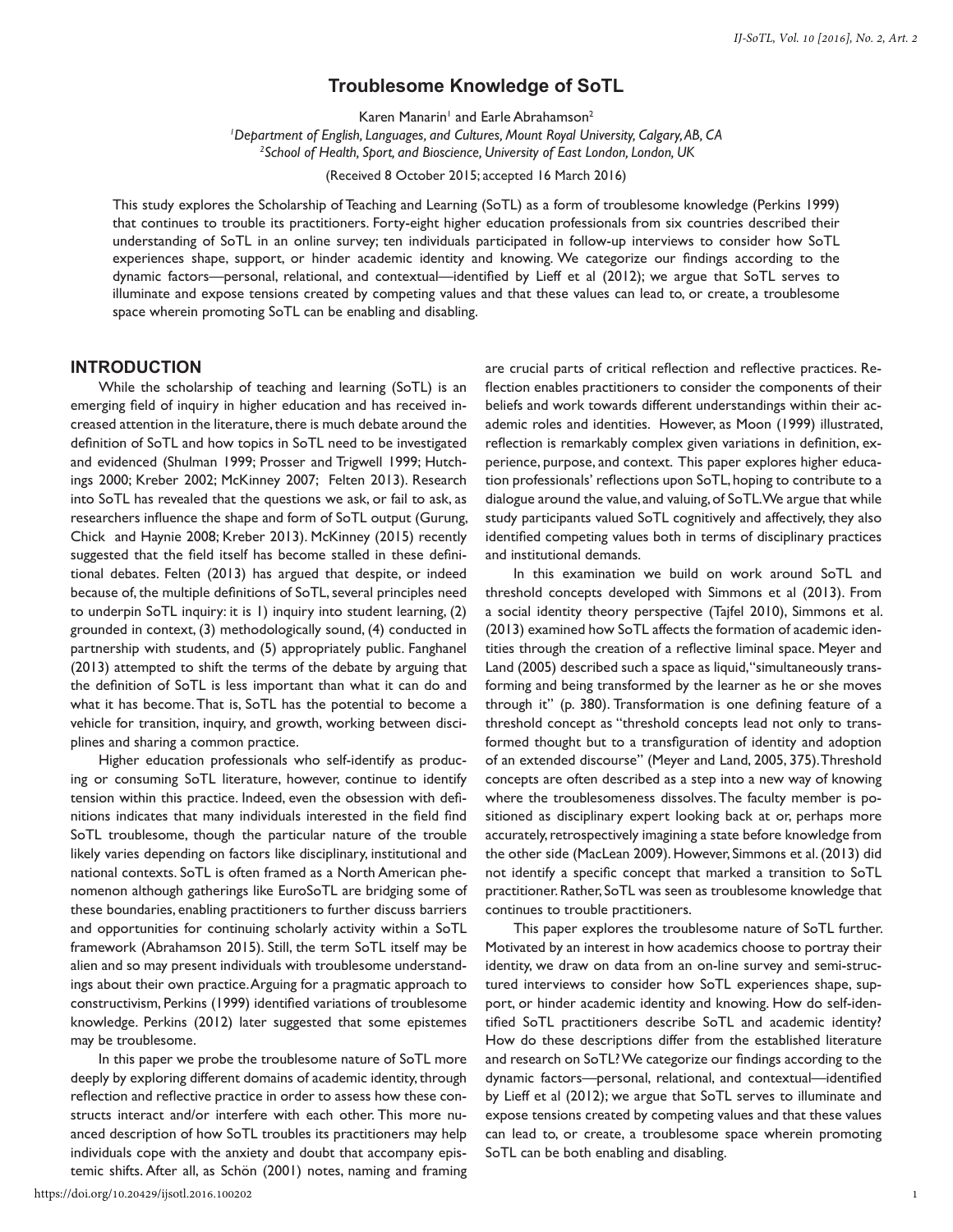#### *Troublesome Knowledge of SoTL*

#### **METHOD**

Forty-two higher education professionals in six countries (Australia, Canada, Norway, South Africa, the United Kingdom, and the United States) participated in an online survey distributed through a variety of higher education list-servs; thirty-four participants (81%) were from North America. The preface identified the survey as gathering "information on academic experiences around the Scholarship of Teaching and Learning (SoTL), including challenges, opportunities, and identity." Thus, people taking the survey were likely already involved in some capacity with SoTL. Twenty-eight were in teaching-focused roles, another eight described their work as academic or faculty development, four had primarily administrative roles at the dean or director level, and there were two other participants. In a series of open-ended questions, participants were asked to describe their academic identities by emphasizing main areas of work and recognition; the survey questions are provided in the appendix. They were asked about their understanding of SoTL and their work in relationship to SoTL. They were also asked about disciplinary and institutional support/obstacles of SoTL. The survey provided individuals with the option of volunteering for a follow-up interview. Ten individuals participated in semi-structured interviews to delve deeper into questions about synergies and conflicts in the different parts of their academic identities. One interviewee was from the UK; the rest were from North America. We used the survey responses as prompts during the interviews. The survey questions and interview structure were reviewed and approved by the Mount Royal University Human Research Ethics Board and the University of East London Research Ethics Committee. All interview responses were recorded and transcribed. Participants were asked to review and check the transcripts for accuracy. Participants were made aware that participation was voluntary and that they had the right to withdraw from the study.

#### **Analysis**

We began by reading through the survey answers, looking both for recurring patterns and variations from patterns. When asked about the relationships between academic and SoTL identities, the majority of our respondents claimed that there was no difference or described the identities as blended or intertwined. The majority of respondents also said there was at least verbal, if not monetary, support for SoTL at their institutions; however, most also identified tension between discipline and SoTL activities. Indeed, only 13 of 42 (31%) said there was no tension, sometimes framed as "not for me" or "not in this role," frames that acknowledge tension exists for others. Yet if there is institutional support, at least in name, where is this tension coming from? One recurring theme not specific to SoTL involves workload and time. A number of participants, however, identified bias against SoTL in their academic contexts. One participant called it the "ugly step-sister of the academic family." Sometimes the bias is seen as disciplinary-based, sometimes methodological. The tension is often framed in terms of values, including the relative value of SoTL publication as currency in the academy. SoTL is widely perceived to "count less" than other types of scholarly publication for tenure and promotion. Other participants talked about their colleagues' reactions to SoTL.

We were able to probe some of these tensions and relationships more deeply in the ten semi-structured interviews. Here we used a form of template analysis as we coded transcripts, identifying themes. King (2004) describes template analysis as a set of techniques for thematically organizing data. Some of the themes can be a priori though modified and interpreted by the researchers. We coded the same data independently, meeting to share our interpretations, reflect on the process, and develop our themes further. As we worked through the interviews, we found the framework described by Lieff et al. (2012) helpful. Lieff and colleagues examined the academic identity formation of participants within a faculty development program. They identified three dynamic domains: personal; relational; and contextual. In terms of our specific context, these domains can be represented as follows:

| Domain     | Descriptors                                                                                                                                                           | <b>Examples from Interviews</b>                                                                                                                                                 |
|------------|-----------------------------------------------------------------------------------------------------------------------------------------------------------------------|---------------------------------------------------------------------------------------------------------------------------------------------------------------------------------|
| Personal   | Cognitive and Emotional<br>factors<br>Perceptions of capabilities<br>Interpretation of actions<br>Impact of prior experience<br>Management of competing<br>identities | "the scholarship of teaching<br>and learning is the way I live,<br>how much I care about my<br>students and how much I<br>care about improving prac-<br>tices for my students." |
| Relational | Connection and<br>Interconnection with others<br>Sense of Belonging<br>Comparison to others<br>Perceptions of others                                                  | "I hadn't appreciated that<br>my colleagues were not as<br>excited about understanding<br>the teaching methods that<br>would be useful to enhanc-<br>ing learning practices."   |
| Contextual | Curricular content<br>Work environment                                                                                                                                | "I think in many disciplines<br>you would have trouble get-<br>ting tenured if you only did<br>the scholarship of teaching<br>and learning"                                     |

As the interview participants described their academic identities in terms of SoTL, these three domains were so closely intertwined that multiple codes were often appropriate. In many of the interviews, the idea of SoTL had the potential to disrupt the contextual, relational and/or personal domains. Such disruption could be positive or negative for the individual. Areas of disruption included conflicting valuations of SoTL.

#### **The Value of SoTL**

Many of the interviewees described what can be identified as conflicts between the personal, relational and contextual domains in terms of the value of SoTL. Most attributed a high value to SoTL activities; however, they described conflicts in relational and contextual domains where SoTL was not valued as highly. One interviewee, working in the area of teacher education in the UK, was unfamiliar with the term and acronym; it was not part of his institutional or disciplinary context. When the term was reframed as "teaching and learning improvement," his responses were consistent with the other interviewees. All described their involvement with SoTL in positive, action-oriented terms. They said things like:

"For me personally it was a paradigm shift. All the emotions that come with that i.e. the joys of teaching, the emotions, the frustrations - all of that just tended to be the focus of the scholarship and teaching and learning work that I was engaged with at that time. And what I learnt is that the way that I teach is not always about me; it's about my students and the way that they learn. So the scholarship of teaching and learning for me is how I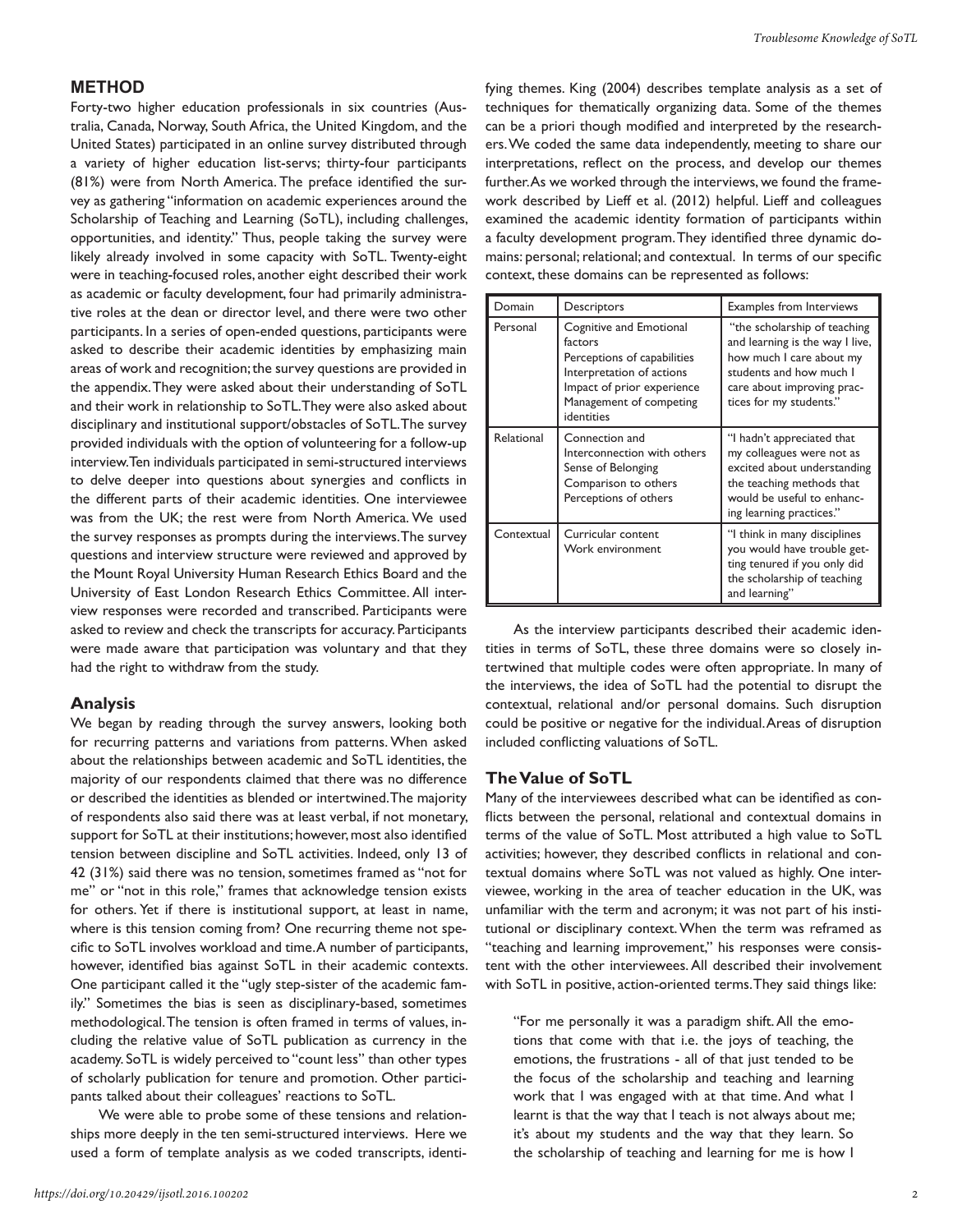embody loving the work that I do."

Participating in SoTL profoundly changed the way this participant thinks about education, a sentiment other SoTL practitioners have shared (West 2013; Goel, 2012). This paradigm shift involves affect in both the personal and relational domains. Many of our participants talked about the value of SoTL in affective terms. One participant speculated that valuing SoTL might be a threshold in itself that is difficult to cross. Another participant talked about the bottlenecks she felt as a SoTL novice--the anxiety of becoming a scholar in another field. One participant described himself as suffering from imposter syndrome. However, they all valued SoTL even with these emotional costs.

They sometimes felt troubled by other people's valuation of SoTL as expressed in grant dollars and publication reputation. For example, one participant described SoTL as "a form of action research. . . We are doing this research not only to find out what is happening and why it is happening, but to change what is happening." In this participant's institution, however, SoTL publication counts as teaching, not as research, as "bringing outside dollars . . . is what matters." This concern with grant money showed up multiple times in the interviews as participants described the struggles to fund this sort of research. Perhaps this is why one participant suggested reframing the discussion as "best practices for teaching and learning within the discipline as opposed to simply thinking about it as the scholarship of teaching and learning which at times may become an alienated term." SoTL may be seen as alienating in a competitive environment with limited resources for research and scholarship.

Participants did not for the most part subscribe to this dichotomy between SoTL and the discipline. Some participants described their disciplines impacting their SoTL work. As one participant observed, "There is no question that we are educated in a way to perform research within our own areas of study." Others described SoTL as changing their understanding of their disciplines:

"what I think is important about my disciplinary research has changed. And SoTL has really led me to the question of the valuation of different kinds of scholarship within the academy … it has shifted my activity away from interest in monographs, for example, which I think are a self-indulgence that we have sort of allowed ourselves and that we talk to each other … and I also think it has sort of freed me up to think about my disciplinary work differently."

This participant went on to identify the larger questions animating her SoTL work, her disciplinary scholarship, and her classroom practices. SoTL allowed participants to learn more about their disciplines, ask questions about the value of their disciplinary work, and challenge assumptions about the norms of the academy.

The discipline remained important to most, though not all, participants even when the participant had moved on to other roles within the academy. As one respondent noted, SoTL is valued within the academy only if it has "truth" in relation to the discipline: "the central discourse is disciplinary." This comment was made in relation to the practices of tenure and promotion committees, typically organized by discipline, but it also connects back

to the action-oriented nature of SoTL research. Another participant described the relationship between SoTL and the discipline in these terms: "SoTL is part of what I do in order to do what I do [to make] the classroom better but is not what I do and maybe this is the reason why SoTL is external to the discipline. SoTL is about learning . . . how to learn." SoTL serves the discipline, but as in many "service areas" in the academy, practitioners may struggle with competing visions of education.

#### **Competing Visions**

These competing visions of education are played out at both the disciplinary and institutional levels and involve competing values. One participant described her realization that her colleagues,

"did not really focus on the scholarship of teaching and learning and simply taught. They were not too concerned with improving or enhancing their own practice in the classroom. Their task was to ensure that students completed a course of study."

The participant is concerned with how to improve teaching practices to enhance student learning; the colleagues are concerned with completion of a course of study. Institutionally and within academic units, metrics like attrition rates and time to degree are important. The participant's concern with enhancing practice in the classroom may rub against, even if it does not directly compete with, these other concerns. Another participant identified conflict between "what [she] was and where [she] was heading in terms of scholarship of teaching and learning" because of the different administrative demands: "I was involved a lot in administrative work and committee work which was not in the best interest for my students. It was in the best interest of the budget but not my students." This tension between competing demands in higher education contexts is not unique to those involved with SoTL; indeed, almost everyone involved in higher education today recognizes a gap between the resources we have and the resources we need for quality education. However, SoTL, with its focus on student learning, may make the gap more visible.

Perhaps these competing visions of education are why SoTL can be officially valued, but marginalized. For example, one participant claimed that "SoTL was successful 20-30 years ago, but does not carry weight in terms of tenure and promotion;" another participant described SoTL as,

"Mostly failure. I don't think that it is as widely recognized in the academic community as it should be. I think that it is … that scholarship of teaching and learning is reluctantly accepted by some. I think that institutionally is something everybody agrees with and nobody bothers about."

SoTL occupies a liminal space within the academy, both officially endorsed and dismissed.

#### **SoTL as Prism**

What then of the individual who is heavily invested in the liminal space of SoTL? Participants described how participation in SoTL caused paradigm shifts, but the academy and the disciplines have not shifted along with them. In these circumstances, SoTL may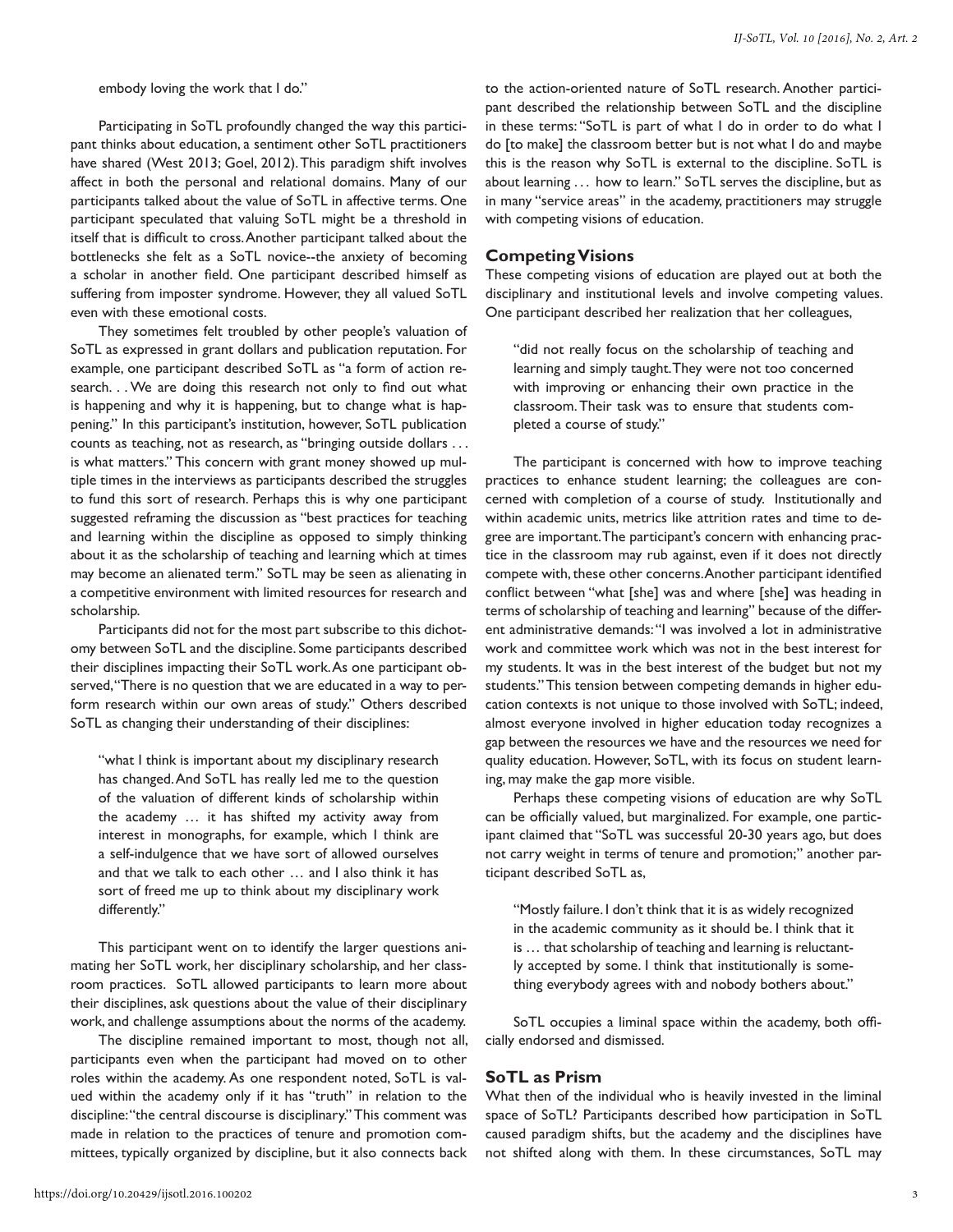serve as a prism, allowing participants to see, not only aspects of student learning, but other aspects of their higher education contexts differently. This altered vision may be described in positive terms, as with the participant who described SoTL as "having a little Gem with different facets," each facet illuminating a different aspect of practice. But for some participants, it can lead to troubling realizations: "the real dilemma that for many of us may be coming out of SoTL, and that is for years we have been told there are easy ways to help students learn and I don't think that is true; there are no easy ways." In higher education contexts that seek the latest, quickest, cheapest "solution," SoTL may reveal our failures. Another participant talked about the importance of recognizing and trying to learn from failure: "maybe that is what the scholarship of teaching and learning is at this particular point in time." It is unclear from the context if he was referring to the failure of higher education as illuminated by SoTL or the failure of SoTL as a movement to affect change or, perhaps, both. SoTL figured as a prism contains the possibility of seeing new elements of our teaching and learning contexts. However, a prism does not refract all light; some is reflected in a slightly altered trajectory from before. Savin-Baden (2012) suggests that when encountering a "troublesome learning space," individuals manage disjunction in different ways including retreat, temporizing, avoidance, and engagement. She argues that "Troublesome identities are evident when challenges to personal beliefs about learning have occurred and have then promoted some kind of personal shift" (167). SoTL does not necessarily change our personal, relational or contextual domains; it might change our perceptions of these domains.



Figure 1: Dispersive Prism Illustration by Spigget.jpg, modified by Ceipheden

One limitation of this study is that our participants, for the most part, self-identified as SoTL practitioners. We do not know whether those who don't identify as SoTL practitioners value SoTL. Are they even aware of it? If they are aware, do they find SoTL troublesome? Would they be inhibited by the label? Does the prism obscure? Further studies could take up these questions particularly in higher educational contexts outside of North America.

#### **CONCLUSION**

This study examined personal, relational, and contextual domains of SoTL practitioners to consider SoTL as troublesome knowledge. Participants valued SoTL cognitively and affectively; however, their positive valuation of SoTL was troubled by several factors in relational and contextual domains. They identified competing visions of education both in terms of disciplinary practices and institutional demands. We suggest that SoTL may act as a prism, making already existing contradictions in higher education more visible. SoTL may indeed have the power to "make knowledge visible," to echo a phrase familiar to many SoTL practitioners, but that knowledge may be troublesome. Recognizing dynamic domains may provide SoTL practitioners with language they can use to frame their own troublesome encounters with competing values in higher education contexts.

#### **REFERENCES**

- Abrahamson, E. (2015). The scholarship of transformation: A review of the inaugural EuroSoTL conference. *Teaching and Learning Inquiry, 3*(2), 107-108.
- Fanghanel, J. (2013). Going public with pedagogical inquiries: SoTL as a methodology for faculty professional development. *Teaching and Learning Inquiry, 1*(1), 59-70.
- Felten, P. (2013). Principles of good practice in SoTL. *Teaching and Learning Inquiry, 1*(1), 121-125.
- Goel, K. (2012). Transforming teaching practice through action research: The role of the scholarship of teaching and learning. *International Journal for the Scholarship of Teaching and Learning, 6*(2), Article 28.
- Gurung, R., Chick, N. and Haynie, A. (2008). *Exploring signature pedagogies: Approaches to teaching disciplinary habits of mind.* Sterling, VA: Stylus.
- Hutchings, P. (2000). *Opening lines: Approaches to the scholarship of teaching and learning.* Menlo Park, CA: The Carnegie Foundation for the Advancement of Teaching.
- King, N. (2004). Using templates in the thematic analysis of text. In C. Cassell, & G. Symon (eds.), *Essential guide to qualitative methods in organizational research*. (pp. 256-270). London: Sage.
- Kreber, C. (2002). Controversy and consensus on the scholarship of teaching. *Studies in Higher Education*, *27*, 151-167.
- Kreber, C. (2013). *Authenticity in and through teaching in higher education: The transformative potential of the scholarship of teaching.* London: Routledge.
- McKinney, K. (2007). *Enhancing learning through the scholarship of teaching and learning: The challenges and joys of juggling*. San Francisco: Jossey-Bass.
- McKinney, K. (2015). The more things change, the more they stay the same. *International Journal of Scholarship of Teaching and Learning, 9*(1), Article 2.
- McLean, J. (2009). Triggering engagement in SoTL through threshold concepts. *International Journal for the Scholarship of Teaching and Learning, 3*(2), Article 24.
- Meyer, J. H. F., & Land, R. (2005). Threshold concepts and troublesome knowledge (2): Epistemological considerations and a conceptual framework for teaching and learning. *Higher Education:The International Journal of Higher Education Research, 49*, 373-388.
- Moon, J. (1999). *Reflection in learning and professional development.*  London: Kogan Page.
- Perkins, D. (1999). The many faces of constructivism. *Educational Leadership, 57*(3),6-11.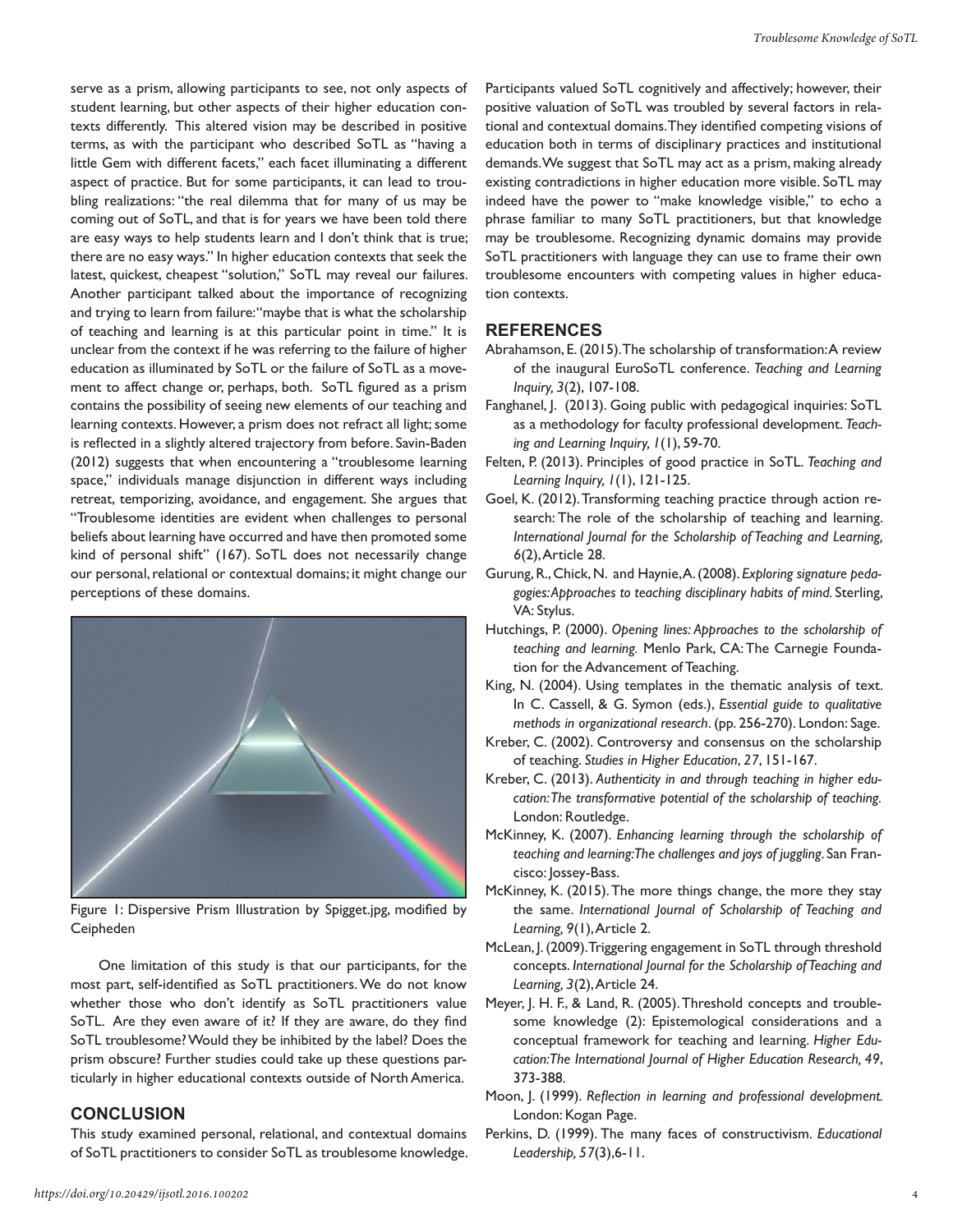- Perkins, D. (2012). Constructivism and troublesome knowledge. In J. H. F. Meyer, & R. Land (Eds.), *Overcoming barriers to student understanding: Threshold concepts and troublesome knowledge*. (pp. 33-47). New York, NY: Routledge.
- Prosser, M. & Trigwell, K. (1999). *Understanding learning and teaching.*  Buckingham, UK: Open University Press.
- Savin-Baden, M. (2012). Disjunction as a form of troublesome knowledge in problem-based learning. In J. H. F. Meyer, & R. Land (Eds.), *Overcoming barriers to student understanding: Threshold concepts and troublesome knowledge*. (pp. 160-172). New York, NY: Routledge.
- Schön, D. (2001). The crisis of professional knowledge and the pursuit of an epistemology of practice" Retrieved from http://www. heacademcy.ac.uk/

Shulman, L. S. (1999). Taking learning seriously. *Change, 31*(4), 10-17.

- Simmons, N. et al. (2013). Conflicts and configurations in a liminal space: SoTL scholars' identity development. *Teaching and Learning Inquiry 1*(2), 9-21.
- Spigget.jpg. (2010). Dispersive\_Prism\_Illustration: Spigget derivative work: Cepheiden (Dispersive\_Prism\_Illustration\_by\_Spigget. jpg) CC BY-SA 3.0 (http://creativecommons.org/licenses/bysa/3.0) or GFDL (http://www.gnu.org/copyleft/fdl.html)], via Wikimedia Commons
- Tajfel, H. (Ed.). (2010). *Social identity and intergroup relations* (2nd ed., vol. 7). Cambridge: Cambridge University Press.
- West, J. (2013). Deep and life-long learning: When theory and SoTL intersect. *Journal of the Scholarship of Teaching and Learning 13*(4), 11-20.